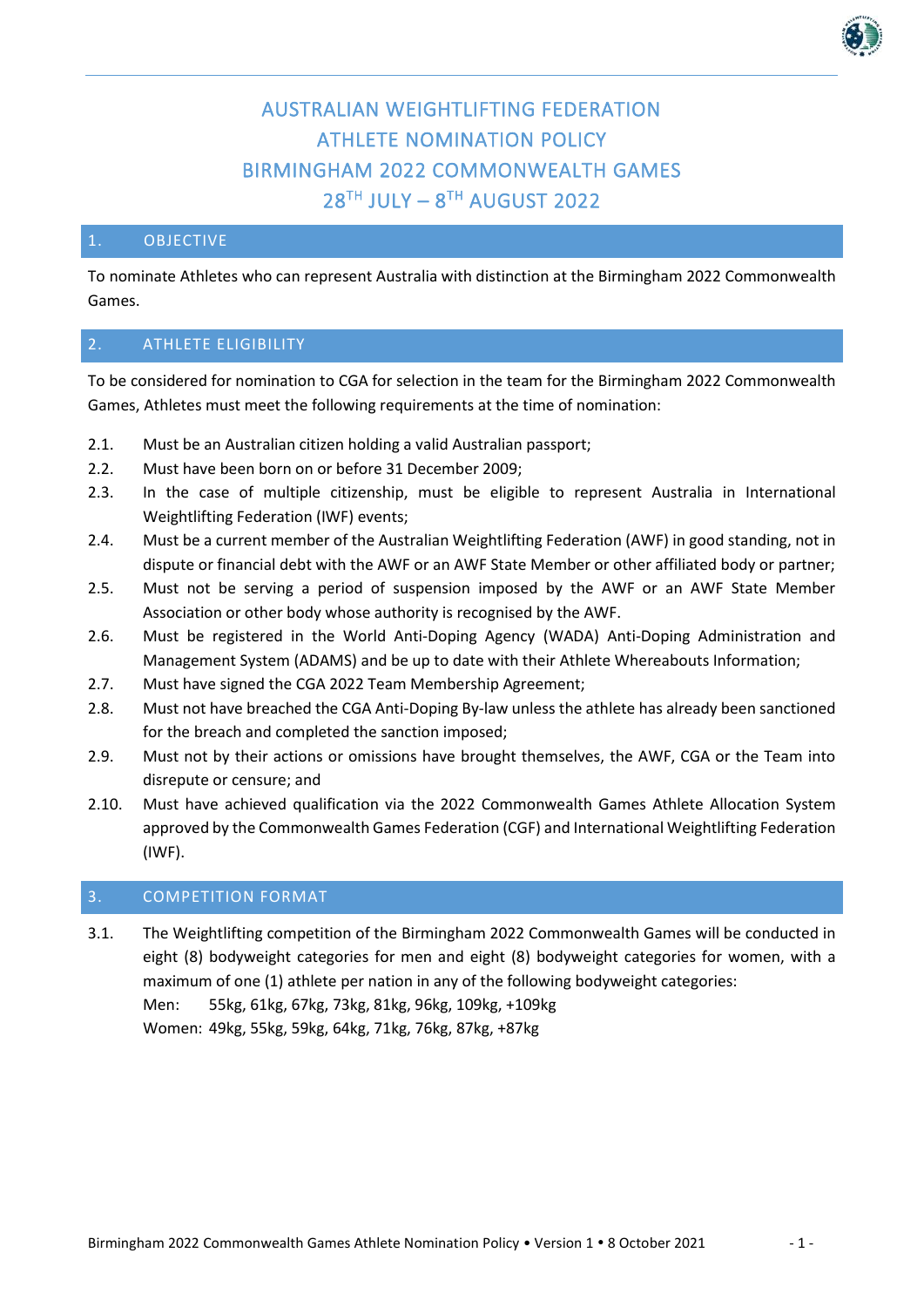

## 4. QUALIFICATION

To be nominated to CGA for selection athletes must:

- 4.1. Meet the eligibility requirements of the 2022 Commonwealth Games Athlete Allocation System approved by the CGF and IWF.
- 4.2. Be ranked in the final IWF Commonwealth Ranking List at  $6<sup>th</sup>$  Place or higher or be otherwise considered by the AWF Selection Commission in its absolute discretion to possess the ability to achieve a podium result at the Birmingham 2022 Commonwealth Games.
- 4.3. Demonstrate a "Competition Ready" fitness level by achieving a training performance that is at least 95% of their B2022 Qualifying Total not more than one month prior to nomination.

# 5. NOMINATION PROCESS

- 5.1. The selection by the AWF of athletes to nominate to CGA for selection to the Birmingham 2022 Team will be undertaken in the first instance by the AWF Selection Commission, comprised of Lyn Jones, Philip Maunder and Ian Moir.
- 5.2. The AWF Selection Commission will submit their selection recommendations to the AWF Board of Directors for endorsement.
- 5.3. The final nomination of athletes to CGA will be authorised by the AWF Board of Directors.
- 5.4. Only athletes who meet all the eligibility requirements in Section 2 and the qualification requirements in Section 4 can be considered for nomination by the AWF Selection Commission.
- 5.5. The AWF Selection Commission reserves the right not to nominate an athlete whose performance trajectory during the previous 12 months indicates that they can be reasonably expected to achieve a competition Total at the event which is significantly lowerthan their best Total in that period. When making such a determination the AWF Selection Commission may consider, without limitation, contributing factors such as: length of time in the sport, performance level already achieved, injuries and/or illness, disruption to training and competition programs due to COVID-19 restrictions.

### 6. TIMING OF NOMINATIONS

6.1. The AWF will nominate athletes for selection to CGA by 14 March 2022.

#### 7. NOMINATION AND SELECTION PROCESS

- 7.1. Only athletes who have satisfied the requirements of the Policy will be eligible to be nominated.
- 7.2. The process of nominating athletes to CGA for selection to the Team is:
- i. The AWF nominates eligible athletes to CGA by the declared date.
- ii. The AWF confirms the Policy has been adhered to, that the athletes nominated are eligible to be selected and that there are no appeals pending on athletes nominated.
- iii. CGA refers the athlete nominations to the CGA B2022 Selection Committee for consideration.
- iv. CGA confirms the selection of athletes to be members of the Team.
- v. CGA confirms in writing to the AWF the athletes selected in the Team.
- vi. CGA confirms in writing to the athletes their selection to the Team.

## 8. NON COMPLIANCE

If an Athlete breaches any of the requirements of the Nomination and Selection criteria, CGA may suspend or terminate the Athlete's selection to the Team or otherwise impose a sanction prescribed by the disciplining procedures set out in the CGA Team Membership Agreement.

Birmingham 2022 Commonwealth Games Athlete Nomination Policy • Version 1 • 8 October 2021 - 2 -